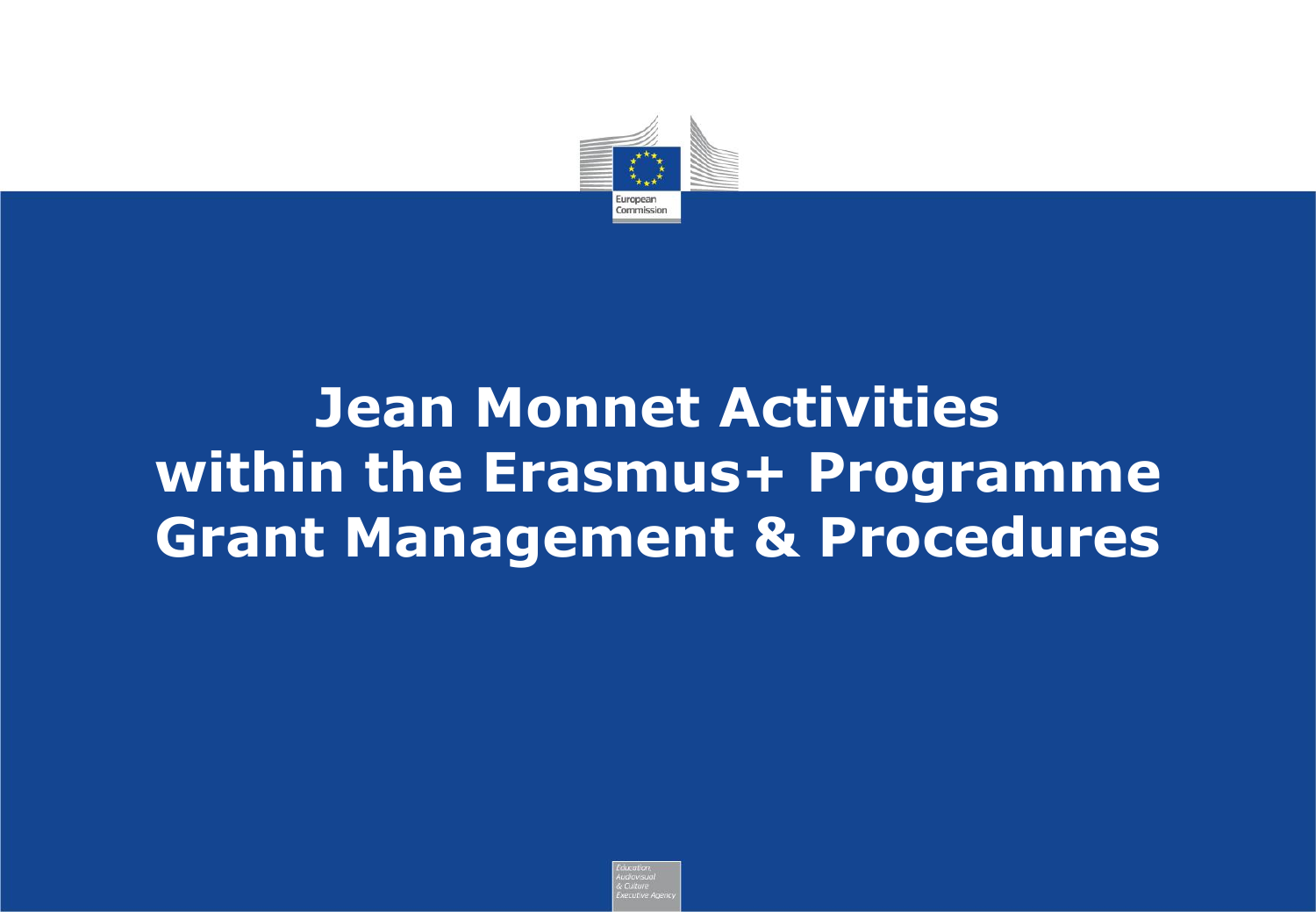

## **Budget based financing - financial rules**

- Applied to **Jean Monnet Centres**, **Networks** and Support to **Associations**
- In the form of reimbursement 80% of eligible costs
	- eligible direct costs representing actually incurred expenditure budgeted by cost categories
	- indirect costs limited to 7% total eligible direct costs
- Based on eligible costs identified in General Conditions of the Grant Agreement/Decision

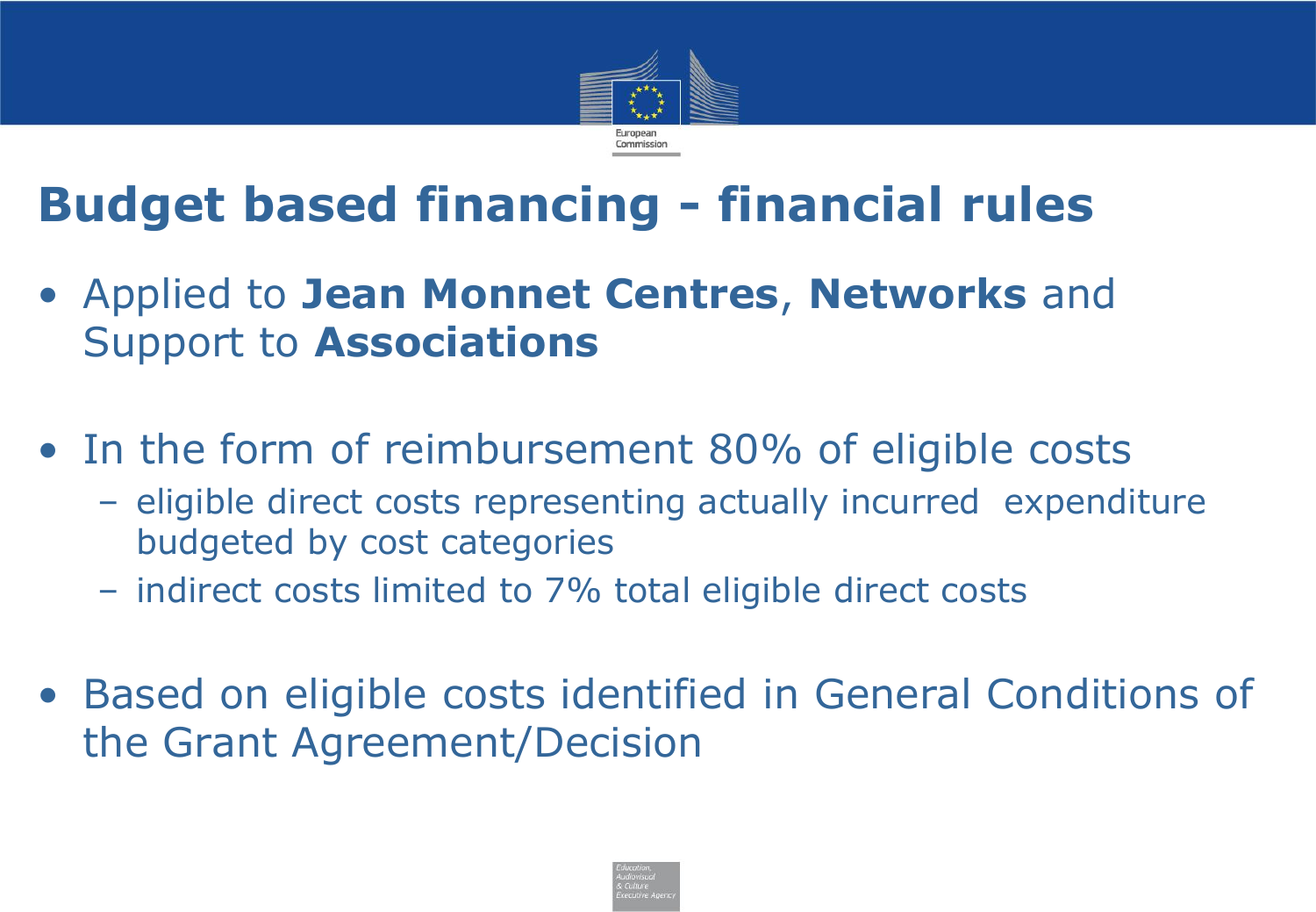

# **Budget based financing – financial rules**

- Budget headings
	- Staff
	- Travel and subsistence
	- Equipment (10% limit)
	- Subcontracting (30% limit)
	- Teaching costs
	- Other costs
	- Indirect costs (7% total direct costs)

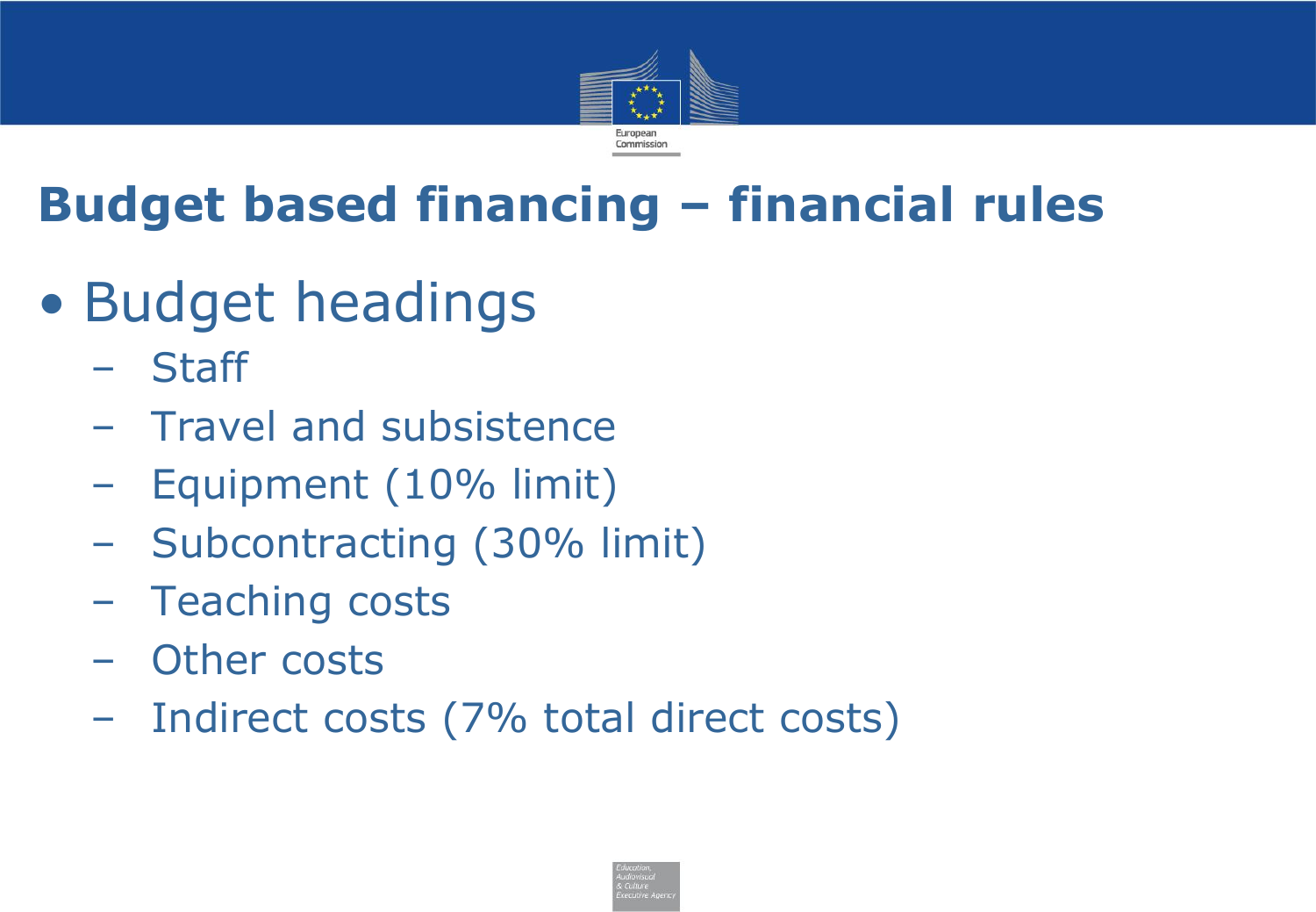

## **Budget based financing – financial report**

- **Excel Financial Sheet** (based on the financial application form)
	- Completed (approved implemented)

#### • **Declaration of Honour**

– Certified reliable and true, coherent with financial sheet and the supporting documentation

#### • **Supporting documentation**

- Results with European emblem and funding disclaimer
- **Signed**
	- By the legal representative of the Beneficiary institution

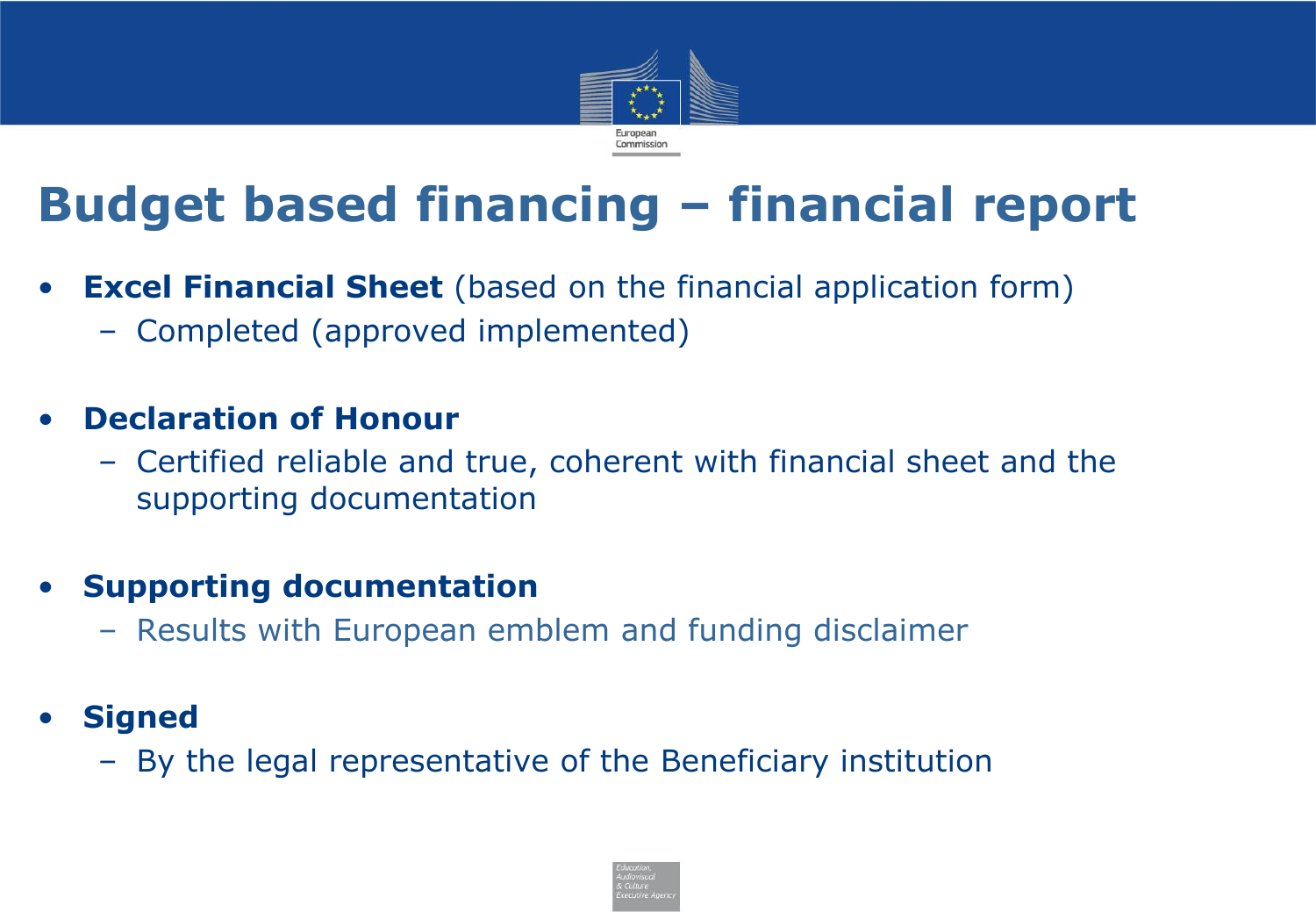

## **Budget based financing – calculation of grant**

- Reported eligible direct costs
- Minus ineligible costs
- Plus 7% of eligible direct costs
- Multiplied by % EU co-financing

#### = **Final EU grant**

• Minus pre-financing ➢ Balance Payment or Recovery

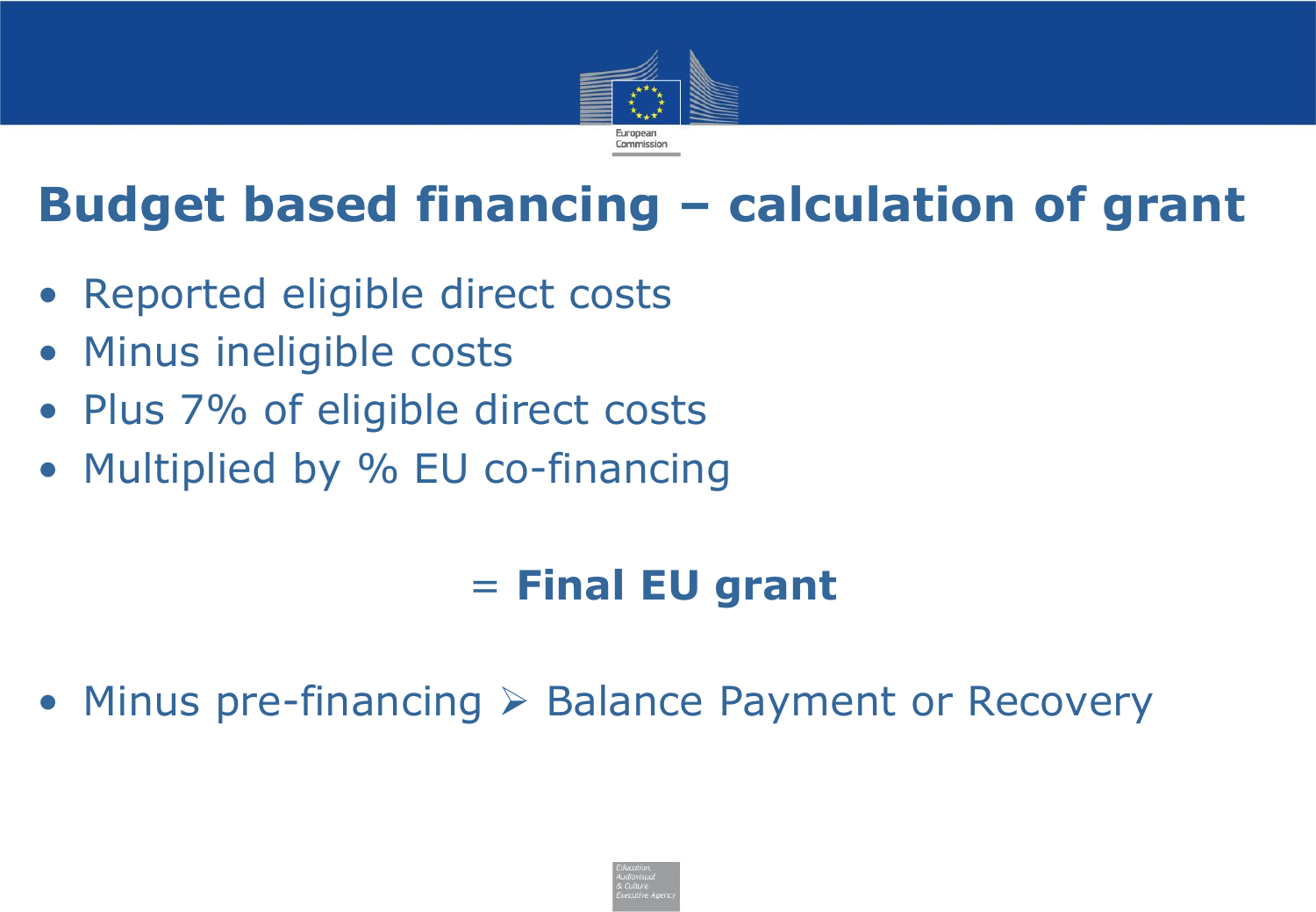

### **Flat rate financing - financial rules**

- Applied to Jean Monnet **Modules**, **Chairs** and **Projects**
- Contribute up to 75% of the eligible costs
- Calculated on the basis of
	- National **hourly teaching** costs (Modules & Chairs)
	- **Number of participants** in conferences and events (Projects)
	- **"Top-up" percentage** to cover additional academic activities for Modules and Chairs (respectively 40% & 10%)
	- **Lump sum contribution** of 25,000€ to cover complementary activities for Projects

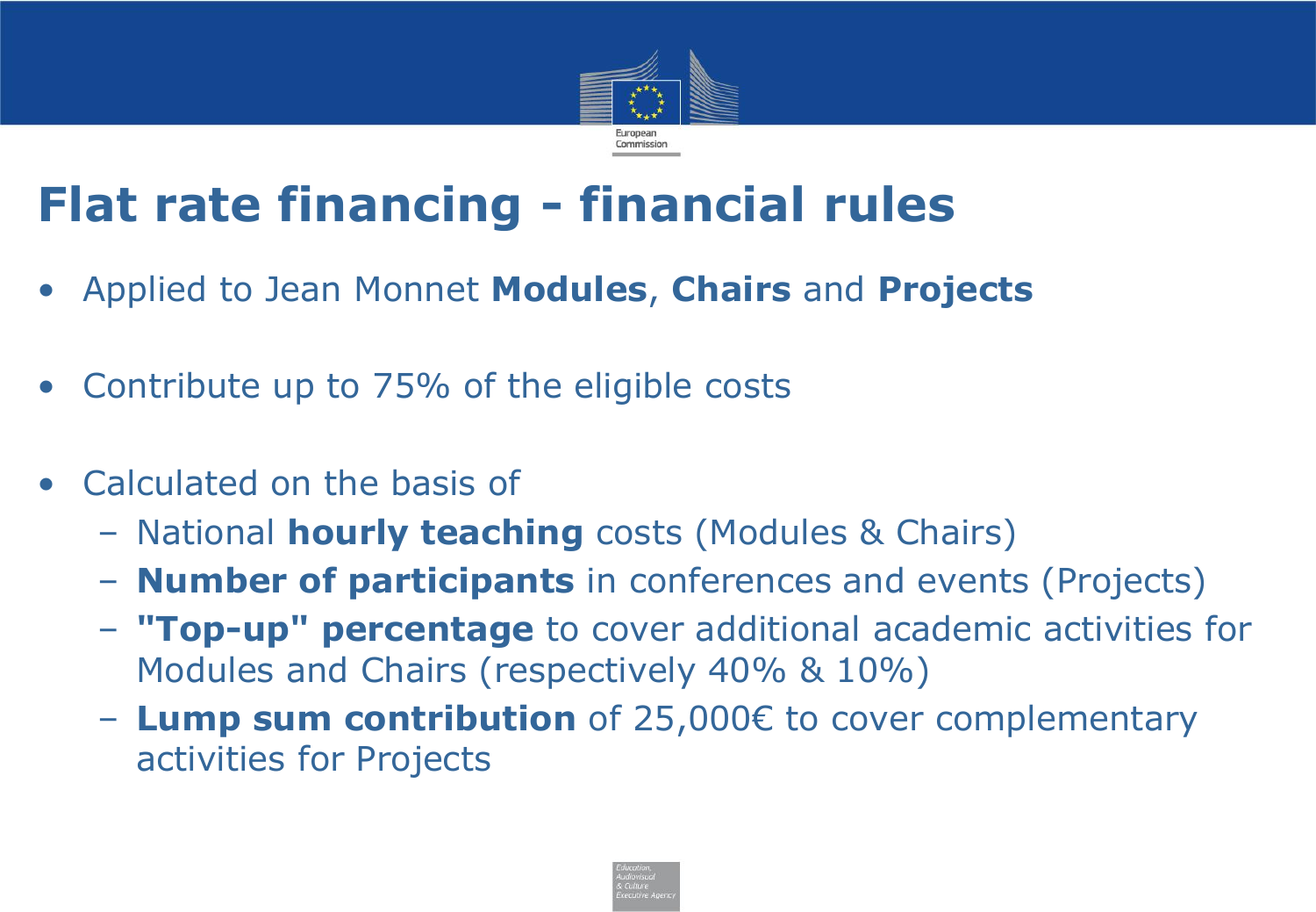

# **Flat rate financing - financial rules** Method of calculation only!

- Hours/Participants factor in the calculation but do NOT predetermine the use of the budget
- Grant should be used as a single amount to contribute to all planned activities
- Covers eligible costs but NO verification in terms of cost categories

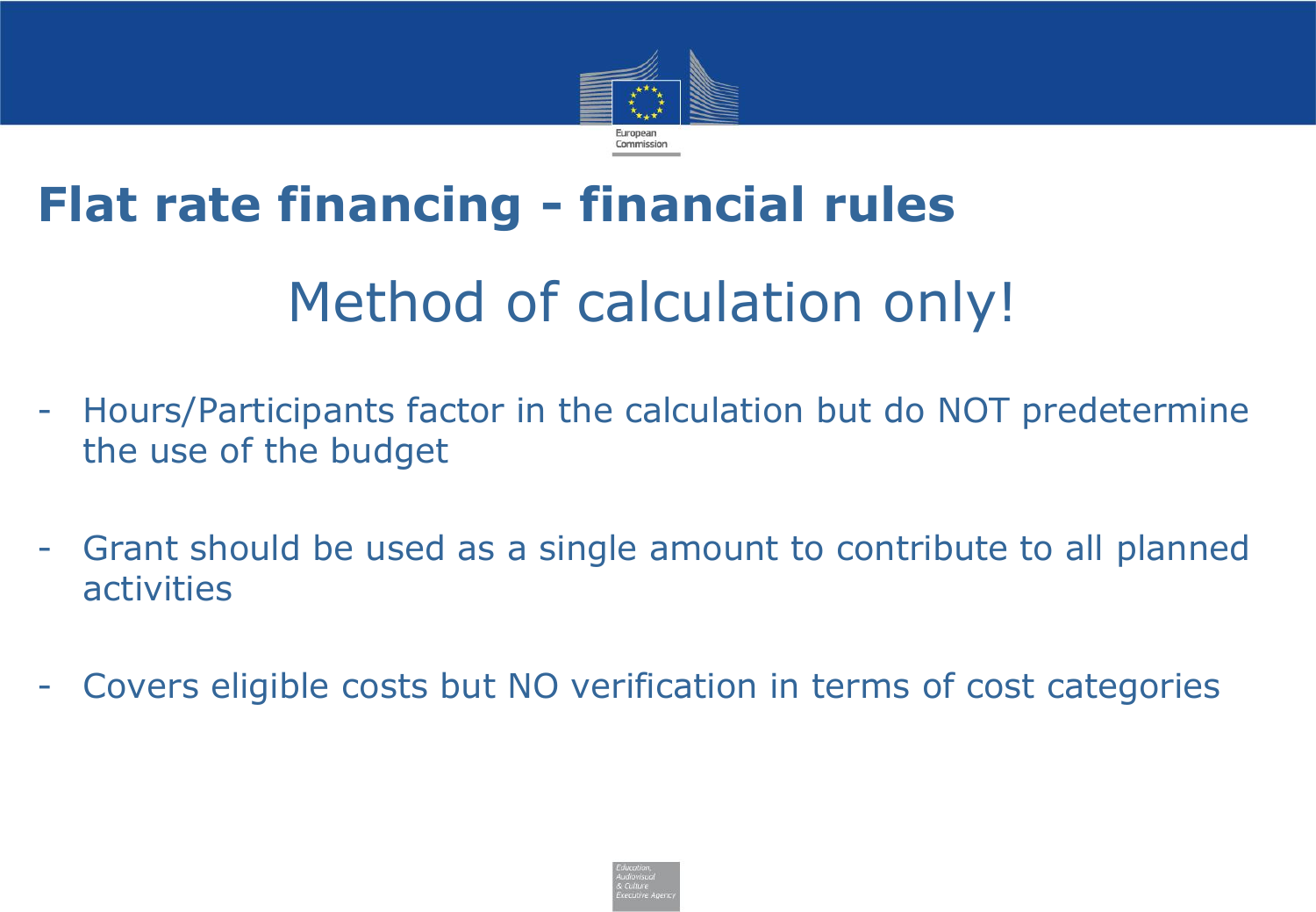

## **Flat rate financing - financial report**

- **Grant calculator** (based on the financial application form)
	- Completed (approved implemented)

#### • **Declaration of Honour**

– Certified reliable and true, coherent with grant calculator and the supporting documentation

#### • **Supporting documentation**

- Justify the number of teaching hours (Modules & Chairs)
- Conference participants and days of the event (Projects) (participant list with the number and names of all participants, including their signature)

#### • **Signed**

– By the legal representative of the Beneficiary institution

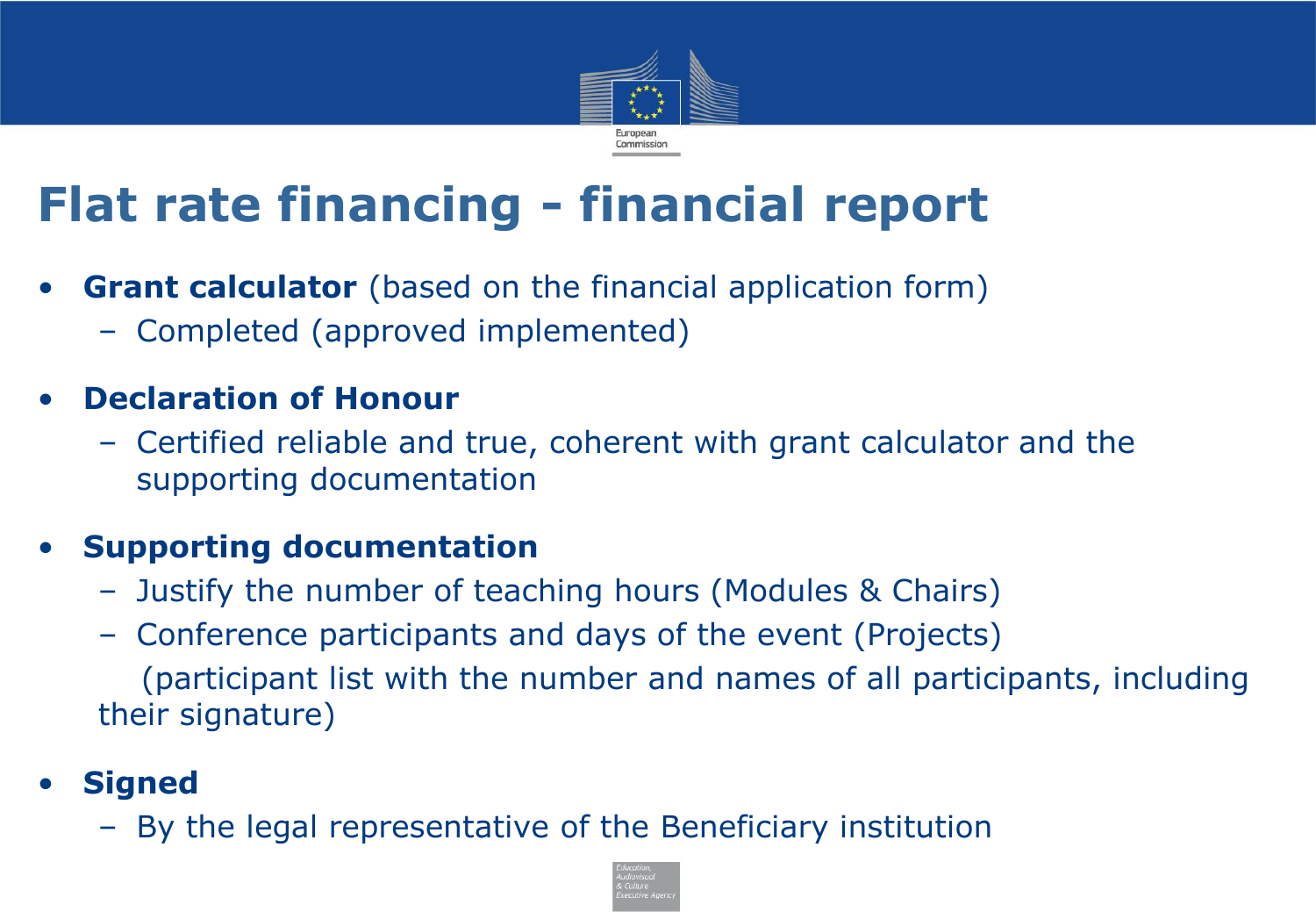

## **Flat rate financing - calculation of grant**

#### **Module**

- Reported actual number of teaching hours
- Minus number of hours refused following analysis of report
- Multiplied by "national teaching cost per hour"
- Plus 40% top up of eligible teaching costs
- Multiplied by 75% EU co-financing

#### **= Final EU grant**

(limited to maximum grant amount of 30,000 $\varepsilon$ )

• Minus pre-financing ➢ Balance Payment or Recovery